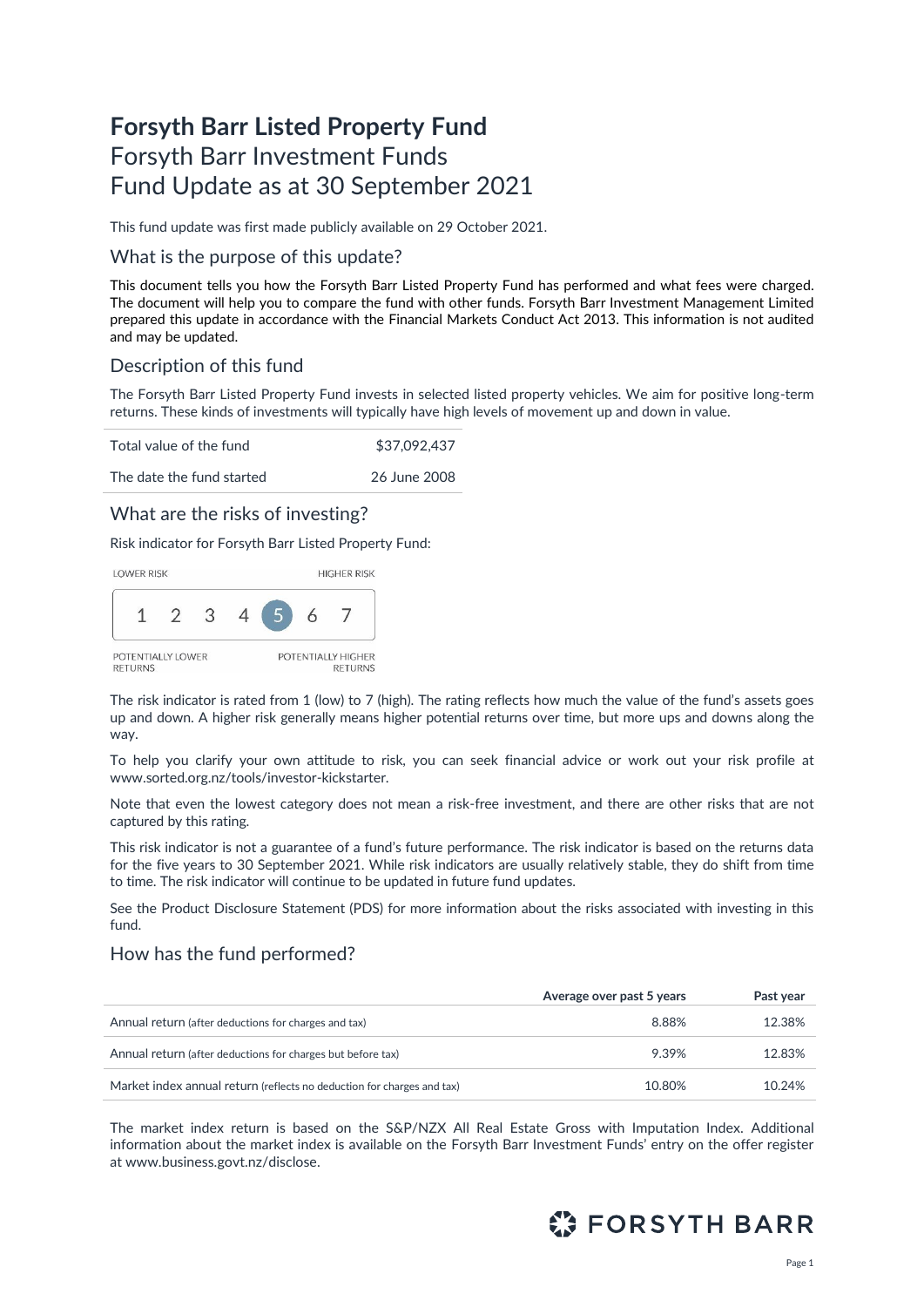### Annual return graph



This shows the return after fund charges and tax for each of the last 10 years ending 31 March. The last bar shows the average annual return for the last 10 years, up to 30 September 2021.

Important: This does not tell you how the fund will perform in the future.

Returns in this update are after tax at the highest prescribed investor rate (PIR) of tax for an individual New Zealand resident. Your tax may be lower.

### What fees are investors charged?

Investors in the Forsyth Barr Listed Property Fund are charged fund charges. In the year to 31 March 2021 these were:

| % of net asset value <sup>1</sup> |
|-----------------------------------|
| 1.29%                             |
|                                   |
| 1.29%                             |
| 1.27%                             |
| $0.02\%$ <sup>2</sup>             |
| 0.00%                             |
| Dollar amount per investor        |
| \$0.00                            |
|                                   |

Investors are not currently charged any other fees. See the PDS for more information about fees. Small differences in fees and charges can have a big impact on your investment over the long term.

#### **Example of how this applies to an investor**

Jane had \$10,000 in the fund at the start of the year and did not make any further contributions. At the end of the year, Jane received a return after fund charges were deducted but before tax of \$1,283 (that is 12.83% of her initial \$10,000). This gives Jane a total return after tax of \$1,238 for the year.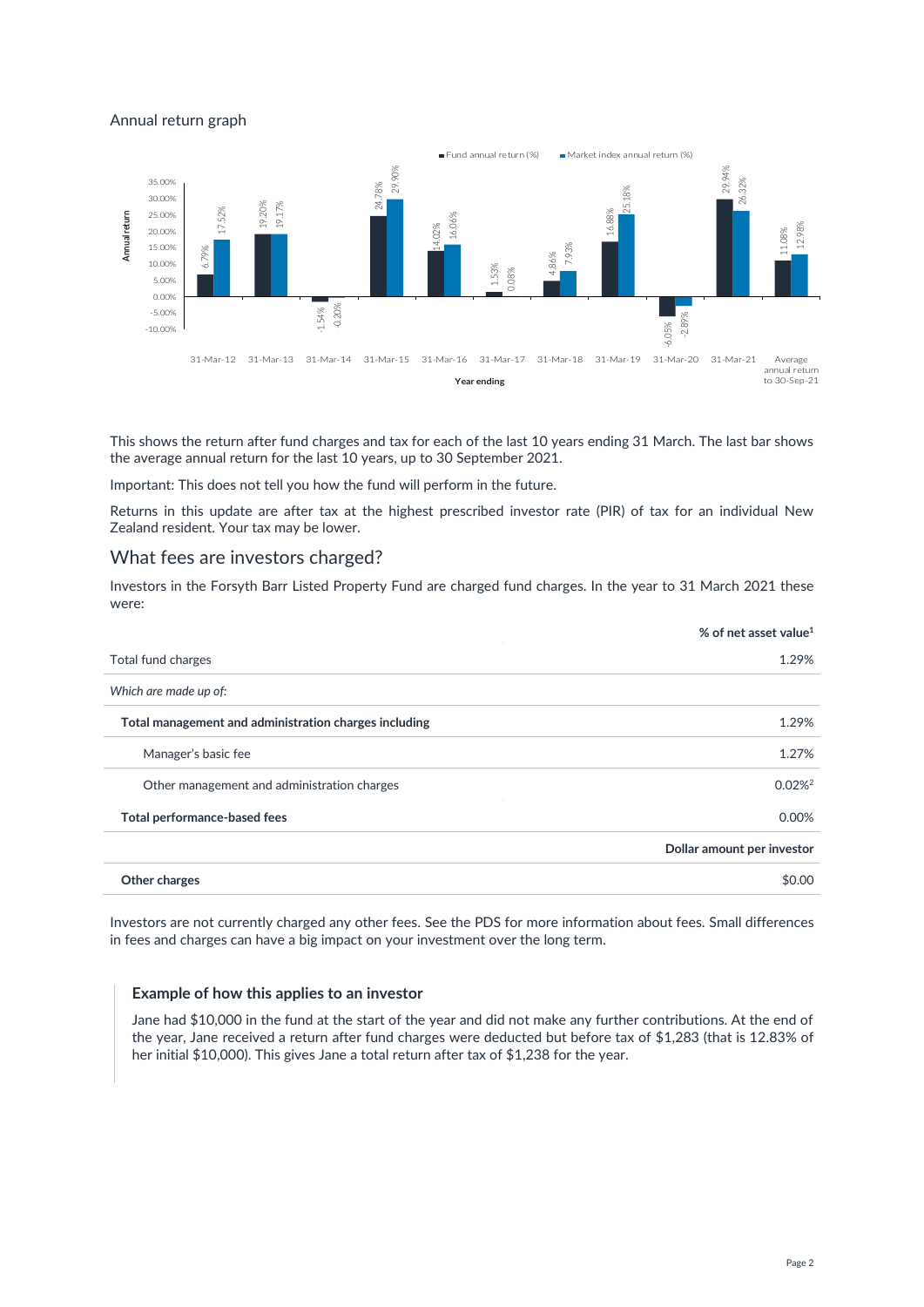# What does the fund invest in?

This shows the types of assets that the fund invests in.



#### Actual investment mix

### Target investment mix

| Cash and cash equivalents    | 5.00%  |
|------------------------------|--------|
| New Zealand fixed interest   | 0.00%  |
| International fixed interest | 0.00%  |
| Australasian equities        | 20.00% |
| International equities       | 5.00%  |
| Listed property              | 70.00% |
| Unlisted property            | 0.00%  |
| Commodities                  | 0.00%  |
| Other                        | 0.00%  |

### Top 10 investments

|    |                                                | Percentage of   |                       |             | <b>Credit rating</b> |
|----|------------------------------------------------|-----------------|-----------------------|-------------|----------------------|
|    | <b>Name</b>                                    | fund net assets | Type                  | Country     | (if applicable)      |
| 1  | Goodman Property Trust                         | 14.10%          | Listed property       | New Zealand |                      |
| 2  | Kiwi Property Group Limited                    | 12.72%          | Listed property       | New Zealand |                      |
| 3  | <b>Precinct Properties New Zealand Limited</b> | 11.12%          | Listed property       | New Zealand |                      |
| 4  | <b>Stride Property Group</b>                   | 8.74%           | Listed property       | New Zealand |                      |
| 5  | Vital Healthcare Property Trust                | 8.35%           | Listed property       | New Zealand |                      |
| 6  | <b>Argosy Property Limited</b>                 | 8.14%           | Listed property       | New Zealand |                      |
| 7  | Property For Industry Limited                  | 7.73%           | Listed property       | New Zealand |                      |
| 8  | <b>Investore Property Limited</b>              | 3.27%           | Listed property       | New Zealand |                      |
| 9  | New Zealand Rural Land Company                 | 2.23%           | Australasian equities | New Zealand |                      |
| 10 | Asset Plus Limited                             | 1.90%           | Listed property       | New Zealand |                      |

The top 10 investments make up 78.30% of the fund.

We actively manage the fund's foreign currency exposures. As at 30 September 2021, these exposures represented 14.58% of the value of the fund. After allowing for foreign currency hedges in place, 9.17% of the value of the fund was unhedged and exposed to foreign currency risk.